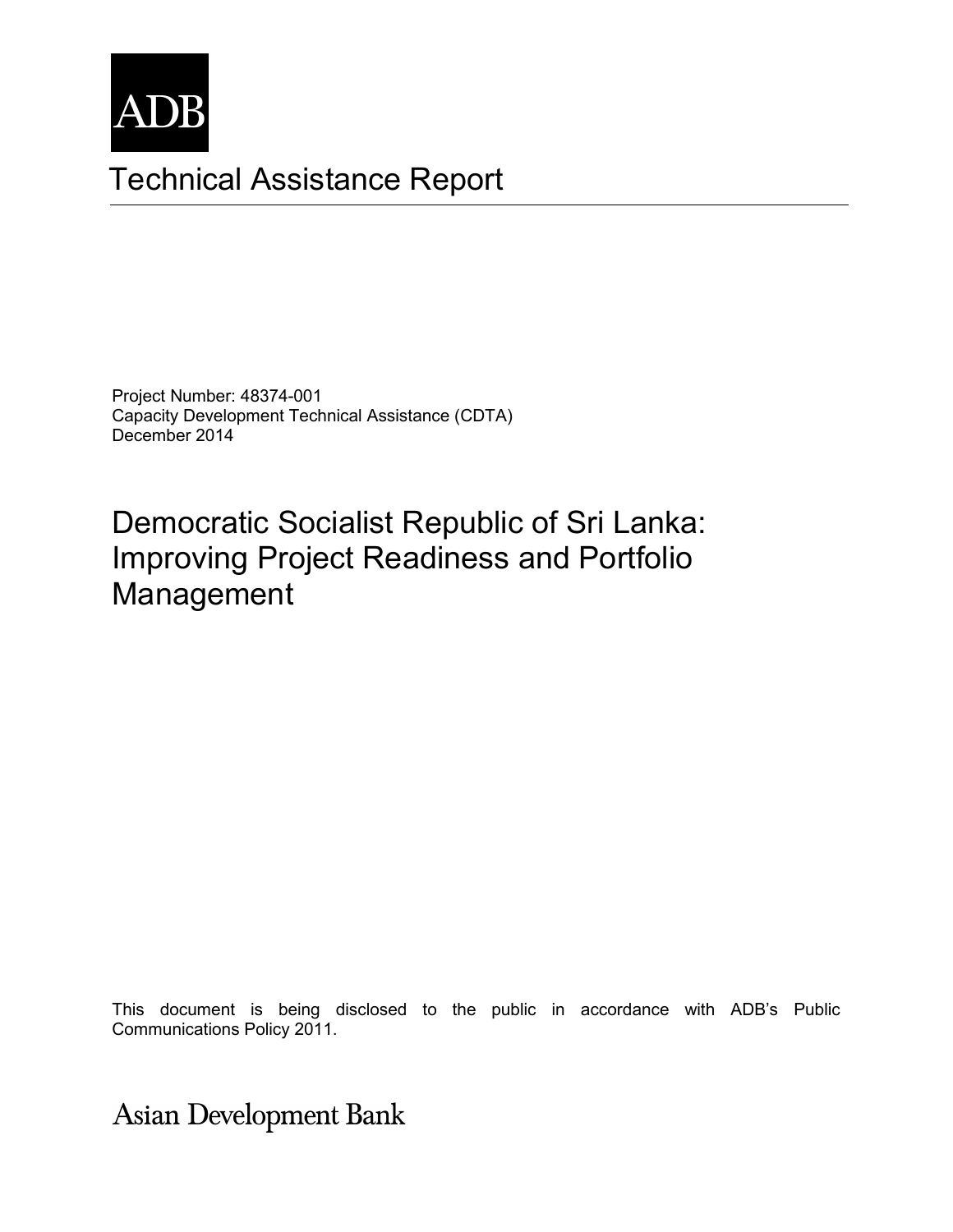#### **CURRENCY EQUIVALENTS**

(as of 9 December 2014)

| Currency unit   | $\overline{\phantom{0}}$ | Sri Lanka rupee/s (SLRe/SLRs) |
|-----------------|--------------------------|-------------------------------|
| <b>SLRe1.00</b> | $=$ $-$                  | \$0.0075                      |
| \$1.00          | $=$                      | SLRs133.14                    |

#### **ABBREVIATIONS**

| <b>ADB</b>  | Asian Development Bank                          |
|-------------|-------------------------------------------------|
| APA         | audited project accounts                        |
| <b>CDRC</b> | capacity development resource center            |
| <b>CPRM</b> | country portfolio review mission                |
| <b>DPMM</b> | Department of Project Management and Monitoring |
| <b>MOFP</b> | Ministry of Finance and Planning                |
| ТA          | technical assistance                            |
| <b>TPRM</b> | tripartite portfolio review mission             |
|             |                                                 |

#### **NOTE**

In this report, "\$" refers to US dollars

| <b>Vice-President</b>   | W. Zhang, Operations 1                                           |
|-------------------------|------------------------------------------------------------------|
| <b>Director General</b> | H. Kim, South Asia Department (SARD)                             |
| <b>Country Director</b> | S. Widowati, Sri Lanka Resident Mission (SLRM), SARD             |
|                         |                                                                  |
| <b>Team leader</b>      | A. Tayyab, Principal Portfolio Management Specialist, SLRM, SARD |
| <b>Team members</b>     | N. Amarasekera, Associate Project Analyst, SLRM, SARD            |
|                         | S. Jayakody, Associate Economics Analyst, SLRM, SARD             |
|                         | N. Salgado, Senior Portfolio Management Officer, SLRM, SARD      |
|                         | R. Sagari, Assistant Project Analyst, SLRM, SARD                 |

In preparing any country program or strategy, financing any project, or by making any designation of or reference to a particular territory or geographic area in this document, the Asian Development Bank does not intend to make any judgments as to the legal or other status of any territory or area.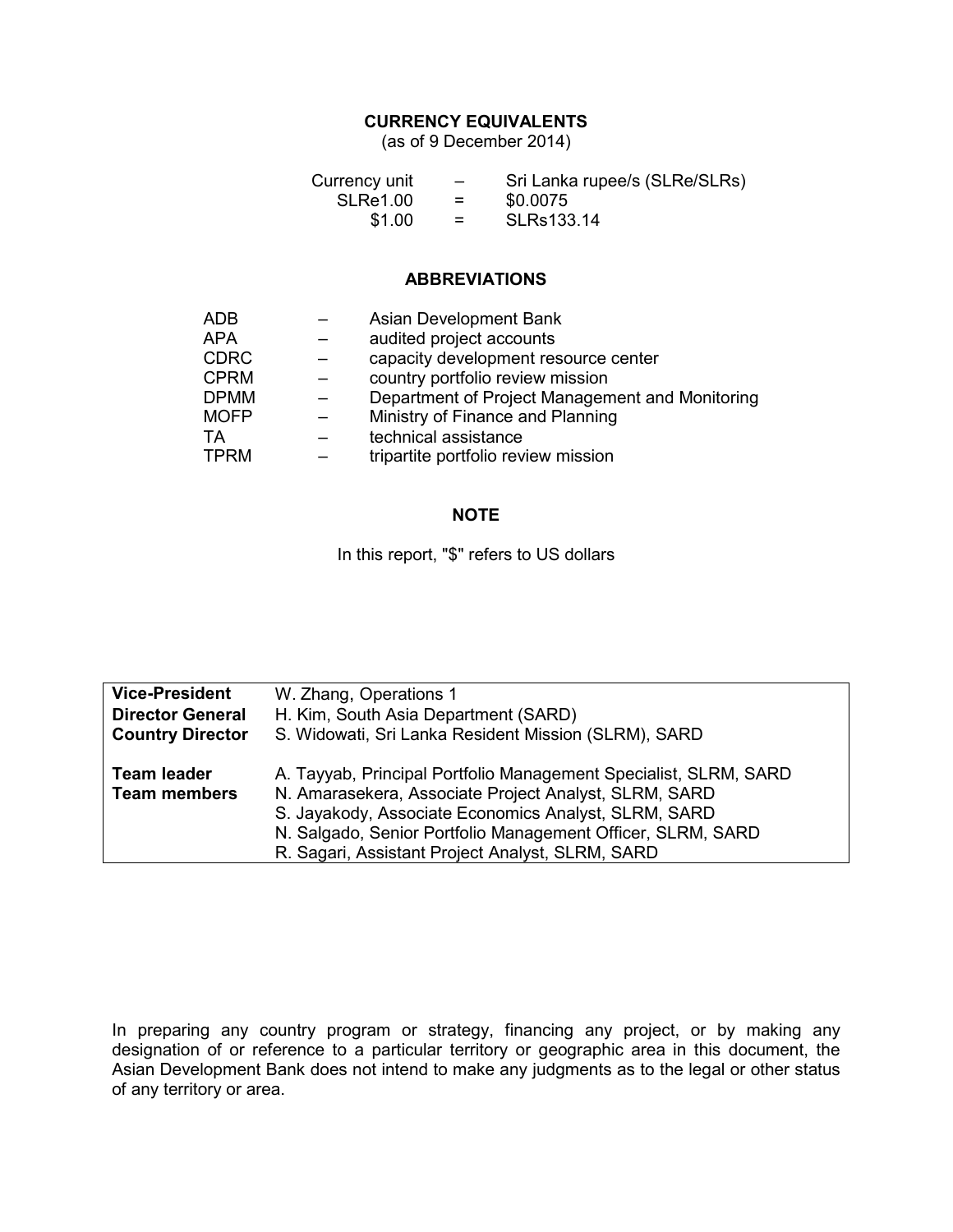# **CONTENTS**

# CAPACITY DEVELOPMENT TECHNICAL ASSISTANCE AT A GLANCE

| I.             | <b>INTRODUCTION</b>                                                                                                                                                                       |                       |
|----------------|-------------------------------------------------------------------------------------------------------------------------------------------------------------------------------------------|-----------------------|
| II.            | <b>ISSUES</b>                                                                                                                                                                             |                       |
| III.           | THE CAPACITY DEVELOPMENT TECHNICAL ASSISTANCE<br>Impact and Outcome<br>Α.<br>Methodology and Key Activities<br>В.<br>C.<br>Cost and Financing<br><b>Implementation Arrangements</b><br>D. | 3<br>3<br>3<br>4<br>4 |
| IV.            | THE PRESIDENT'S DECISION                                                                                                                                                                  | 5                     |
|                | <b>APPENDIXES</b>                                                                                                                                                                         |                       |
| 1 <sub>1</sub> | Design and Monitoring Framework                                                                                                                                                           | 6                     |
| 2.             | Cost Estimates and Financing Plan                                                                                                                                                         |                       |
| 3.             | <b>Outline Terms of Reference for Consultants</b>                                                                                                                                         | 9                     |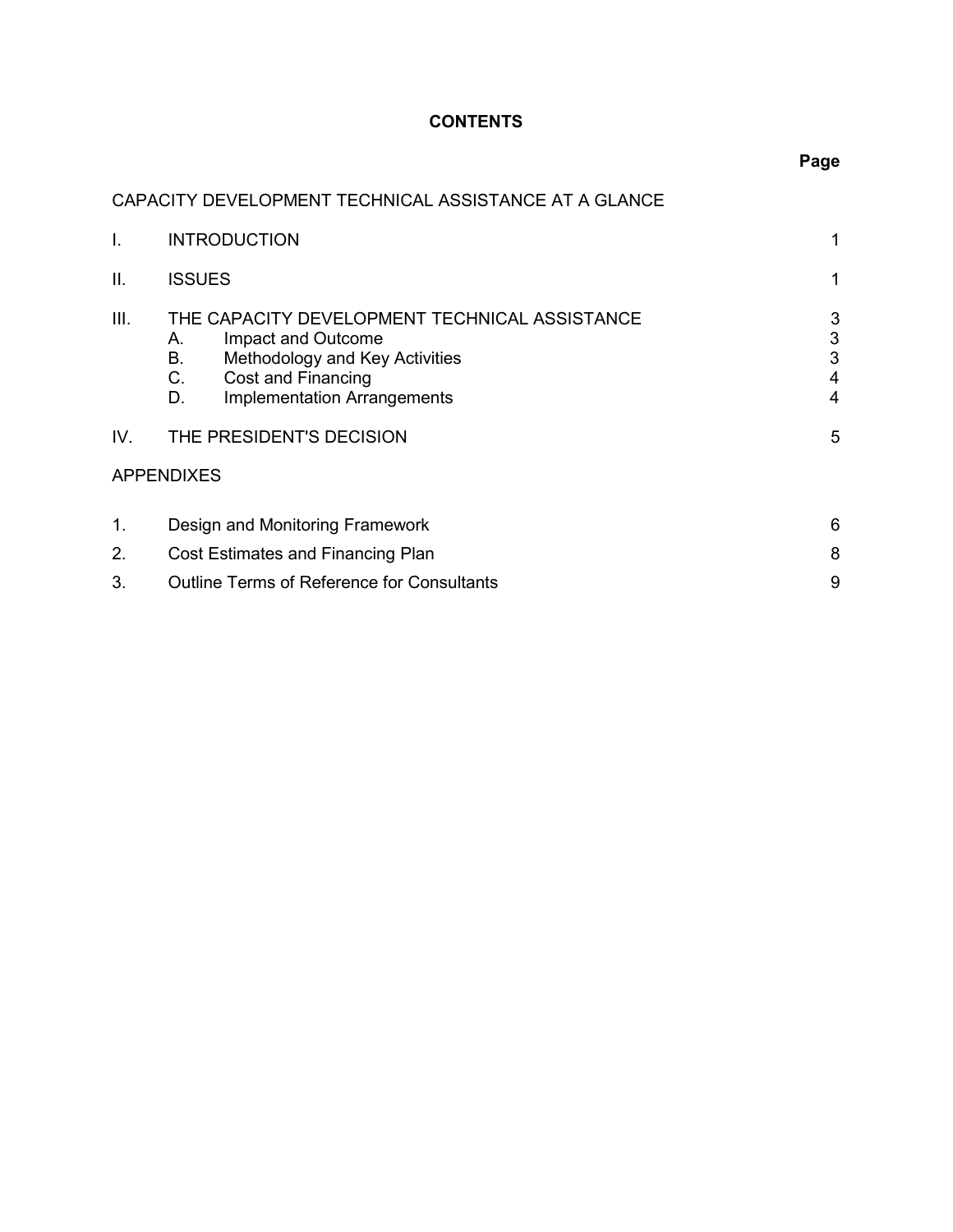#### **1. Basic Data Project Number:** 48374-001 SARD/SLRM **Project Name** Improving Project Readiness and **Department** Portfolio Management **/Division Country** Sri Lanka **Executing Executing** Ministry of Finance and Planning **Borrower** Not Applicable **Agency** 2. Sector **2. Sector Subsector(s) ADB Financing (\$ million)** Water and other urban Urban water supply 0.25 infrastructure and services Energy Energy sector development and institutional reform 0.25 Public sector Public administration 0.25 management Transport Transport policies and institutional development 0.25 **Total 1.00 3. Strategic Agenda Subcomponents Climate Change Information**  Inclusive economic Pillar 2: Access to economic Climate Change impact on the Low growth (IEG) opportunities, including jobs, made Project more inclusive **4. Drivers of Change Components Gender Equity and Mainstreaming** Client relations, network, and Governance and No gender elements (NGE) ı capacity development partnership development to (GCD) partnership driver of change Institutional development Organizational development Public financial governance Knowledge solutions Application and use of new (KNS) knowledge solutions in key operational areas Knowledge sharing activities Pilot-testing innovation and learning **5. Poverty Targeting Location Impact** Project directly targets No example and the Nation-wide contract the High High High poverty **6. TA Category:** B **7. Safeguard Categorization** Not Applicable **8. Financing Modality and Sources Amount (\$ million) ADB 1.00** Sovereign Capacity development technical assistance: Technical 1.00 **Assistance Special Fund<br>Cofinancing Cofinancing 0.00** None 0.00 **Counterpart 0.10 Counterpart 1.10 Counterpart 1.10 Counterpart 1.10 Counterpart 1.10 COUNTER Government** 0.10 **Total 1.10 9. Effective Development Cooperation** Use of country procurement systems No Use of country public financial management systems No

#### **CAPACITY DEVELOPMENT TECHNICAL ASSISTANCE AT A GLANCE**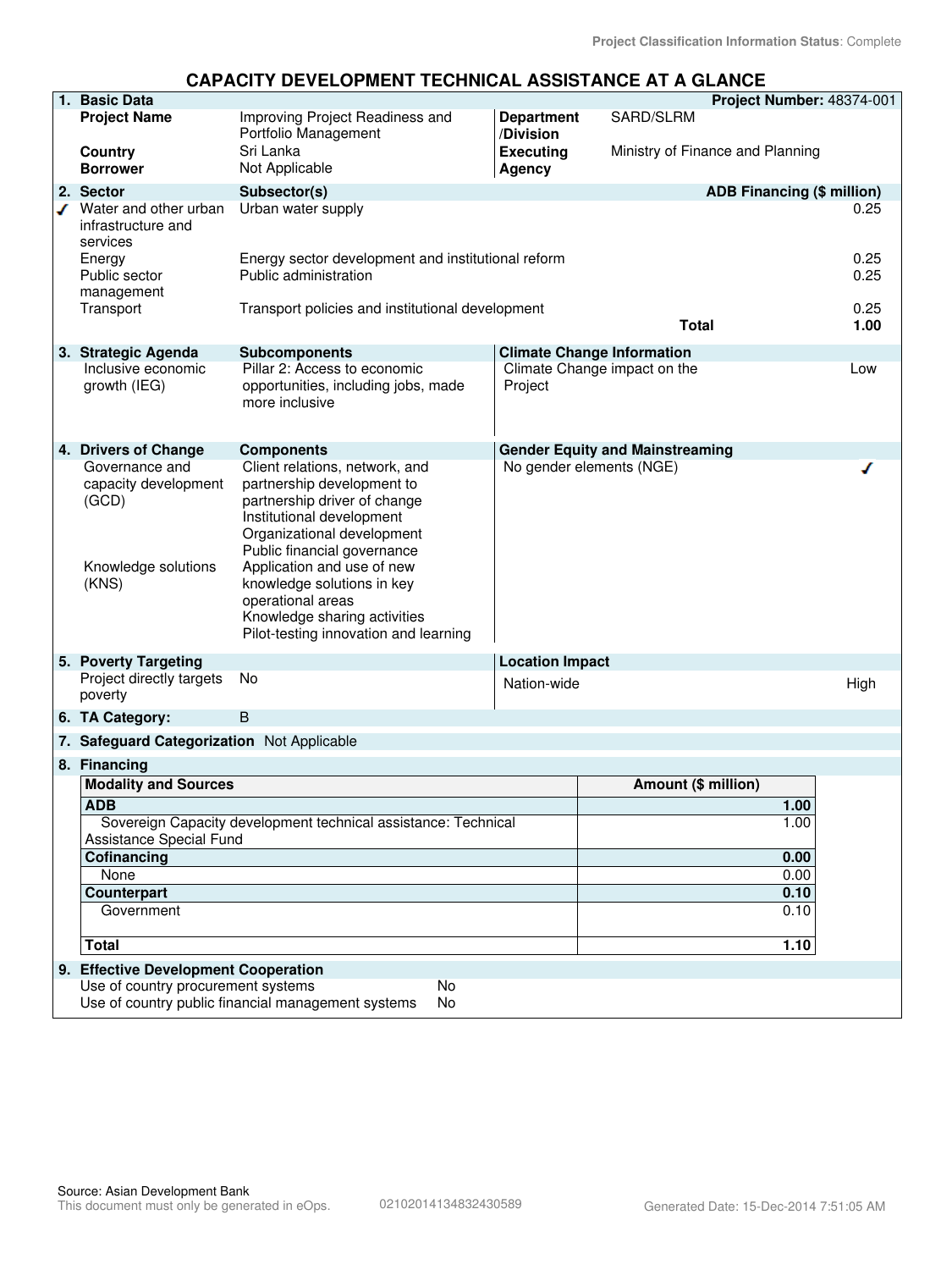#### **I. INTRODUCTION**

1. Since 1968, the Asian Development Bank (ADB) has provided a cumulative amount of \$6.87 billion in assistance to Sri Lanka (as of 31 October 2014), including sovereign loans, grants, and technical assistance (TA). The active loan portfolio includes 43 sovereign loans for 28 projects with a net loan amount of \$2.3 billion with cumulative contract awards of \$1.2 billion and disbursements of \$0.9 billion. The active grant portfolio includes six grants amounting to \$51.92 million and the active TA portfolio includes 18 projects amounting to \$17.46 million. The transport, urban, water, and energy sectors constitute 75% of the current portfolio. ADB's Sri Lanka Resident Mission has conducted annual tripartite portfolio review missions (TPRMs) and country portfolio review missions (CPRMs) together with the Government of Sri Lanka to improve portfolio performance by identifying systemic and project-specific issues in the portfolio and formulating time-bound action plans to address those problems.

2. These issues have been addressed through portfolio reviews and project-specific TA. However, as some issues still remain unresolved, there is a need for a comprehensive TA project that addresses crosscutting issues with a mechanism to evaluate the effectiveness of capacity development programs. This project is needed to sustain the outcome of these interventions that cut across projects and cover the entire project cycle. The External Resources Department and the Department of Project Management and Monitoring (DPMM) of the Ministry of Finance and Planning (MOFP) have requested on various occasions, including during TPRMs and CPRMs, that ADB conduct capacity development programs to enhance project implementation and management capacity of executing agencies and to improve project readiness at entry. In response, a new TA project was included in ADB's draft country operations business plan, 2015 - 2017.<sup>1</sup> Following a discussion with the External Resources Department, a consensus was reached on the purpose, scope, implementation arrangements, costs, financing arrangements, and terms of reference for consultants of the TA. The design and monitoring framework is in Appendix  $1<sup>2</sup>$ .

#### **II. ISSUES**

3. From 2009 to 2013, there has been an improvement in the portfolio performance with an annual average of \$280 million in contract awards and \$307 million in disbursements. However, some unresolved matters need to be addressed.

4. Delays have been experienced in awarding the first contract after loan approval for the Greater Colombo Wastewater Management Project (22 months) and the Jaffna and Kilinochchi Water Supply and Sanitation Project (15 months), $3$  mainly because of the lack of project readiness to meet ADB requirements governing procurement, selection of consultants, disbursement, and safeguard requirements. The performance of the transport sector is comparatively better as on average it has taken 8 months or less for active loans to award the first contract after loan approval and there is an enhanced focus on completing the detailed engineering designs and land acquisition requirements prior to contract awards.

 $\overline{1}$ 1 The Draft Country Operations Business Plan 2015 - 2017 will be circulated in January 2015.

<sup>2</sup> The TA first appeared in the business opportunities section of ADB's website on 4 November 2014.

<sup>3</sup> ADB. 2009. *Report and Recommendation of the President to the Board of Directors: Proposed Loans to the Democratic Socialist Republic of Sri Lanka for the Greater Colombo Wastewater Management Project.* Manila; and ADB. 2010. *Report and Recommendation of the President to the Board of Directors: Proposed Loans and Technical Assistance Grant to the Democratic Socialist Republic of Sri Lanka for the Jaffna and Kilinochchi Water Supply and Sanitation Project.* Manila.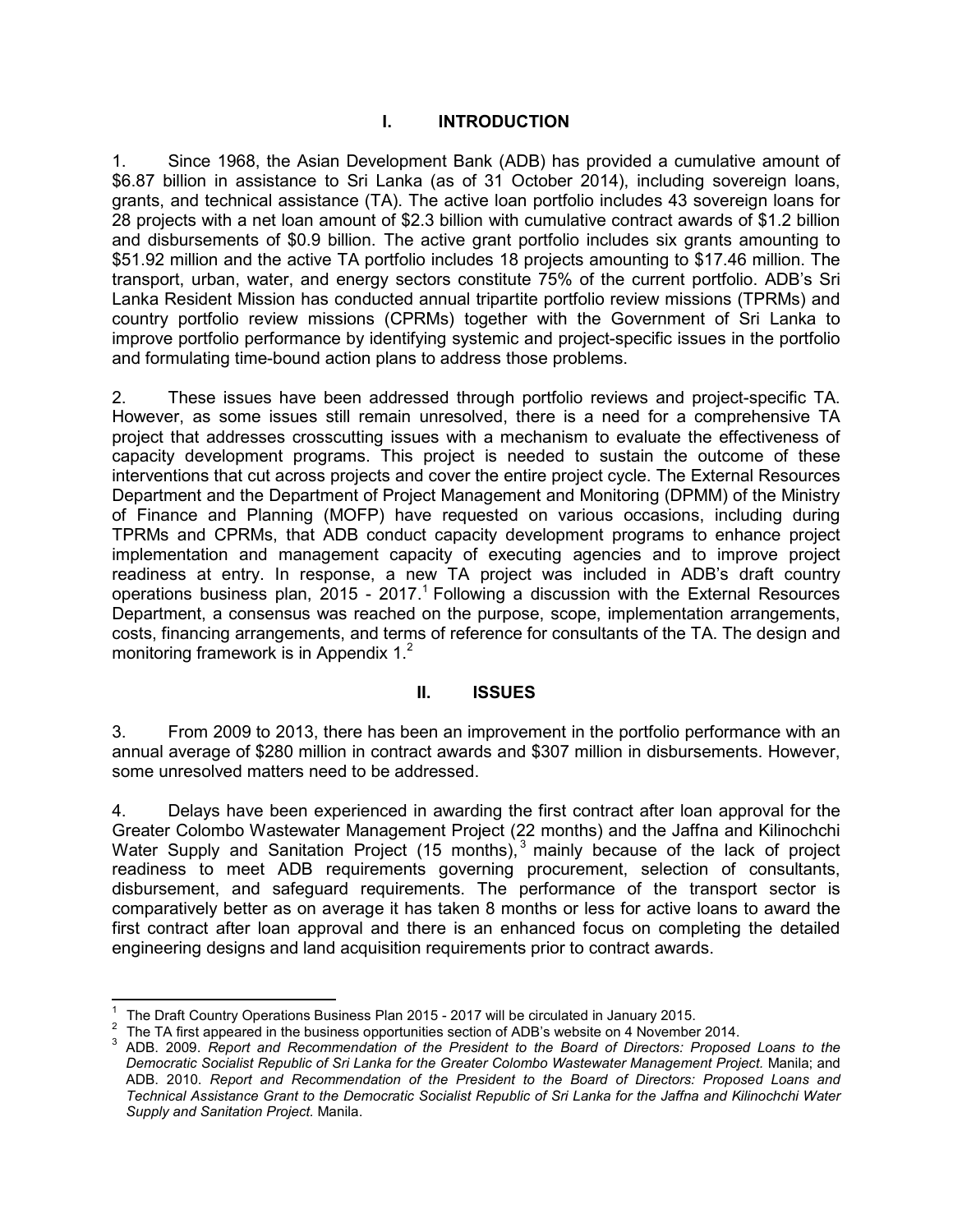5. The time taken to reach 20% in disbursements from loan approval for active loans as of 31 December 2013 was 30.5 months for Sri Lanka (compared to 28 months for India). Therefore, project readiness at approval will need to be improved by emphasizing the completion of (i) the detailed engineering design, (ii) the bidding process at least up to evaluation stage for engagement of supervision consultants and contractors, (iii) the necessary actions to ensure safeguard readiness, and (iv) all other government approvals and clearances related to funding and institutional arrangements.

6. Some projects in the portfolio may face complex challenges that need complete restructuring and reformulation during project implementation. This may be due to high cost overruns or fundamental assumptions that no longer hold true (e.g., the designated water source may no longer be available during project implementation for a water supply project). The TA will provide specialized inputs and skills as most of the executing and implementing agencies lack the capacity to address these complex challenges when a project needs rapid restructuring.

7. Weak project implementation and management capacity of executing and implementing agencies has been a continuous challenge for improved portfolio performance. Agency staff members take a minimum of 1 year to familiarize themselves with the project and ADB guidelines. Strengthening capacities in improving procurement, project management, contract management, and financial management are imperative to improve portfolio performance in Sri Lanka. Number of days from the invitation for bids to the awarding of civil works contracts in 2013 averaged 118 days for national competitive bidding and 266 days for international competitive bidding, compared to the required time of 107 days for national competitive bidding and 165 days for international competitive bidding. In 2013, 28% of the withdrawal applications were referred back to the executing agencies because they were incomplete.

8. Inadequate capacity of executing agency staff in project performance monitoring and evaluation was noted in all TPRMs. Not having a proper monitoring system results in ad hoc reporting and limited capacity to respond to emerging implementation issues. DPMM is mandated to undertake overall monitoring and evaluation of the entire Sri Lanka portfolio. However, it needs continuous support to enhance skills and competencies of staff and upgrade its information technology. The TA will provide necessary technical support to address these issues.

9. Resettlement and land acquisition are complex issues that often cause significant delays. Advance action is encouraged for future projects to ensure that required land is handed over to the contractor immediately after the contract is awarded, before the start of any civil works. Through TA support, these readiness filters will be strengthened to ensure early action on land acquisition and resettlement activities and compliance with ADB's Safeguard Policy Statement (2009). This will be further promoted through knowledge sharing on best practices and innovations across sectors. The present arrangements for TPRMs do not facilitate knowledge sharing as individual projects are reviewed with the relevant executing and implementing agencies only. Therefore, the TA will be designed to facilitate knowledge sharing events combined with portfolio review meetings as practiced in India to ensure learning across sectors.

10. The content of audited project accounts (APAs) has significantly improved since 2009; however, delays were encountered in the submission of APAs and audited financial statements. During 2013, 27 APAs were due for submission and no report was received by the due date. The delay in the submission of financial statements from the project management units to the Auditor General's Department is a major issue (4.92 months compared to 3 months standard).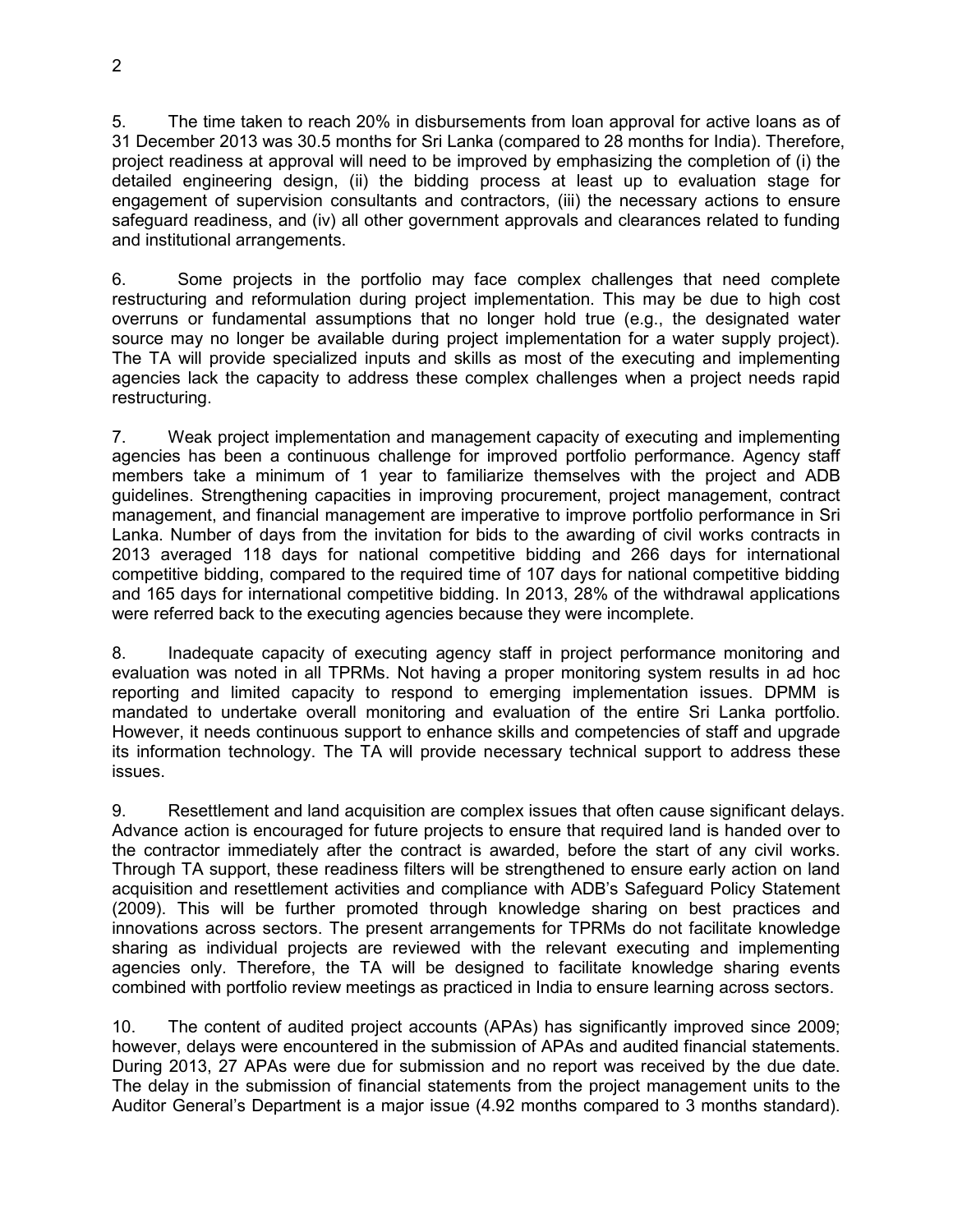The financial management staff member assigned to PMUs require adequate training and support to comply with the fiduciary requirements associated with the projects.

11. The need to systematically address challenges in the portfolio are further emphasized in the Midterm Review of Strategy 2020, approved on 23 April 2014, which includes streamlining business processes to strengthen ADB's development effectiveness and delivering value for money.<sup>4</sup> The review calls for adoption of realistic project implementation schedules using project readiness filters, and to reduce delays in project implementation and minimize transactions costs for clients. While ADB is streamlining its business processes, it will only achieve its intended objective if, at the same time, the executing and implementing agencies are also strengthened, and this will be addressed by the TA.

### **III. THE CAPACITY DEVELOPMENT TECHNICAL ASSISTANCE**

#### **A. Impact and Outcome**

12. The impact will be enhanced operational effectiveness of ADB projects in Sri Lanka. The outcome will be improved portfolio performance in Sri Lanka.

### **B. Methodology and Key Activities**

13. The TA will have three outputs.

14. **Output 1: Project implementation and management capacity of executing agency and implementing agency staff strengthened.** Through a series of training programs, handson support measures, and knowledge sharing initiatives the TA will lead to improved implementation results, including the highest level of readiness during the key stages of implementation. The focus will be on enhancing procurement capacity and contract management, fiduciary requirements and safeguard processes, and monitoring. Since efficient and effective procurement is closely linked with having sound financial management arrangements in place, including accounting, financial reporting, and internal controls, the TA scope will include support to participating agencies and supporting central agencies such as the Ministry of Finance and supreme audit institutions, where relevant. A capacity development resource center (CDRC), in close coordination with ADB's South Asia Department, will be established. It will be housed within ADB's Sri Lanka Resident Mission. A survey will be undertaken initially to identify the capacity development needs prior to commencement of training activities. Key national academic institutions will be identified to conduct training programs, and the institutions will charge executing agencies fees for these training programs. ADB, in consultation with the MOFP, will encourage executing agencies to pay a portion of these fees from the training allocations under their loans, as this will improve the long-term sustainability of the capacity building programs. A 3-year capacity development program will be developed and updated annually.

15. **Output 2: Project and portfolio monitoring capacity of executing agency, implementing agency, and the Ministry of Finance and Planning strengthened.** In addition to regular TPRMs and CPRMs, a series of workshops and on-site trainings will be organized to streamline the current monitoring framework within the DPMM. A web-based monitoring system will be developed for implementing and executing agencies to track the progress and

 4 ADB. 2014. *Midterm Review of Strategy 2020: Meeting the Challenges of a Transforming Asia and Pacific.* Manila.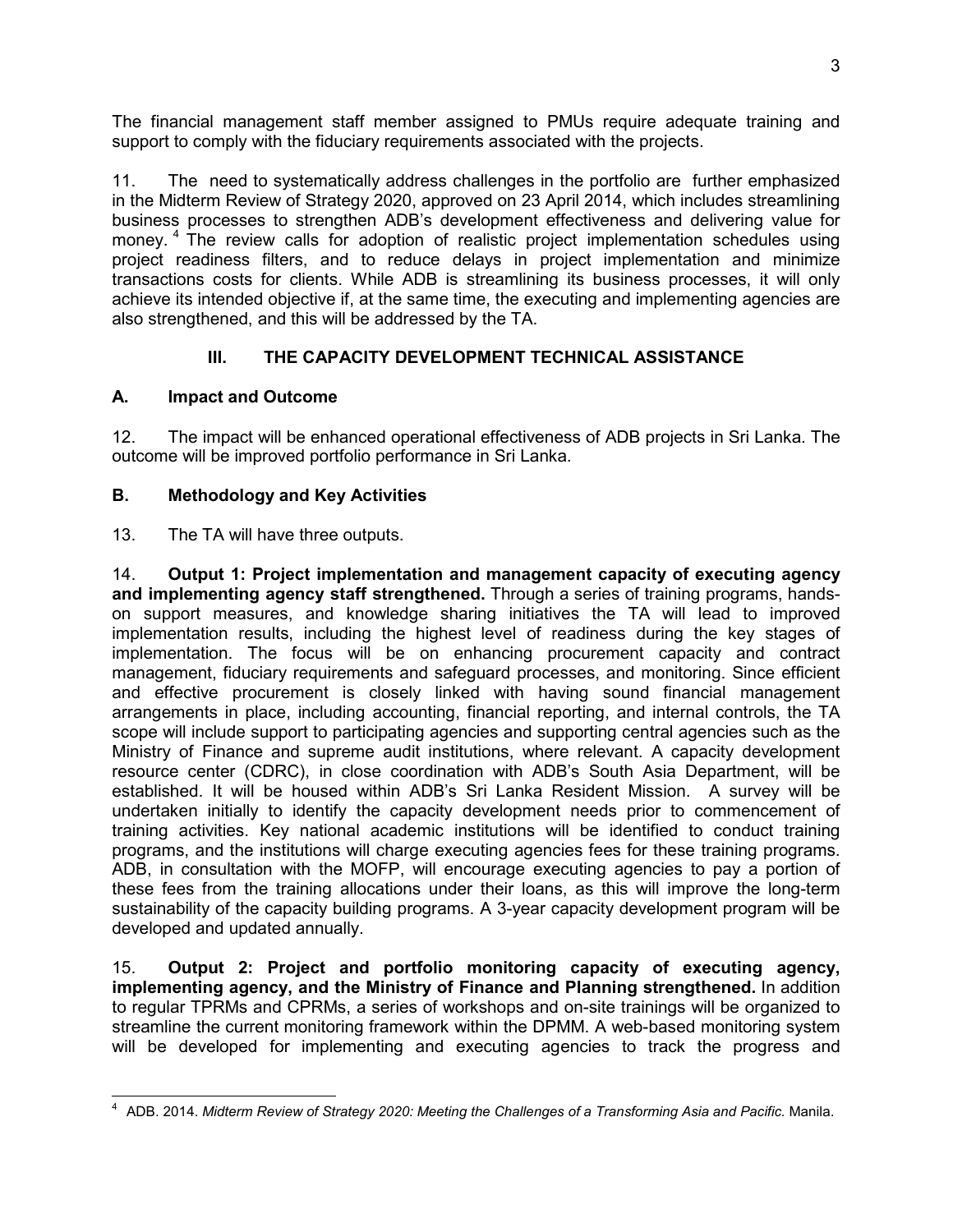performance of ADB assisted projects in Sri Lanka. Other knowledge sharing and informationtechnology-related initiatives will also be supported to facilitate capacity building.

16. **Output 3: Project readiness and performance improved.** The TA will assist in supporting selected executing agencies, implementing agencies, and project management units, especially in the water supply and energy sectors, to complete detailed designs, advance action for procurement, and safeguard requirements through providing necessary technical support to avoid initial start-up delays. The TA inputs will also be utilized to address issues facing underperforming projects and projects requiring reformulation or additional financing as the need may arise. Inputs will be deployed promptly to resolve such matters, and resources will be utilized as needed to complete ADB requirements, including updating design and implementation documents. Therefore, the TA will act as a rapid response facility to restructure at-risk projects and potential problematic projects to enhance portfolio performance.

#### **C. Cost and Financing**

17. The TA is estimated to cost \$1,100,000, of which \$1,000,000 will be financed on a grant basis by ADB's Technical Assistance Special Fund (\$500,000 from TASF-V and \$500,000 from TASF-other sources). The government will provide counterpart support in the form of office space, counterpart staff, facilities, and other in-kind contributions. The cost estimates and financing plan are in Appendix 2.

#### **D. Implementation Arrangements**

18. The Executing Agency for this TA will be the Ministry of Finance and Planning. The TA will be executed in coordination with the Sri Lanka Resident Mission of ADB's South Asia Department. A CDRC will be established in the resident mission, and training programs will be organized and implemented through it. The TA will commence in December 2014 and be completed in December 2018.

19. The beneficiaries of the TA will be the Ministry of Finance and Planning; Department of Project Management and Monitoring; National Water Supply and Drainage Board; Ceylon Electricity Board; Road Development Authority; Ministry of Education; Ministry of Youth Affairs and Skills Development; Ministry of Highways, Ports and Shipping; Ministry of Local Government and Provincial Council; Ministry of Defense and Urban Development; Ministry of Power and Energy; and Ministry of Irrigation and Water Resource Management. Individual consultants and/or a firm will be engaged by ADB in accordance with its Guidelines on the Use of Consultants (2013, as amended from time to time) and implemented over 24 months. The outline terms of reference for consultants are in Appendix 3. The TA will be implemented in accordance with ADB's *Technical Assistance Disbursement Handbook* (2010, as amended from time to time). Equipment will be procured for TA implementation in accordance with ADB's Procurement Guidelines (2013, as amended from time to time). Upon TA completion, the assets will be turned over to relevant government agencies.

20. The TA will require about 15 person-months of international consulting services and 44 person-months of national consulting services to cover the TA outputs. The team of experts will be recruited on an intermittent basis and will initially comprise a capacity development consultant, procurement specialist, environment specialist, social safeguard specialist, desalination expert, legal and governance specialist, financial management specialist, project performance monitoring specialist, and information system development expert. The resource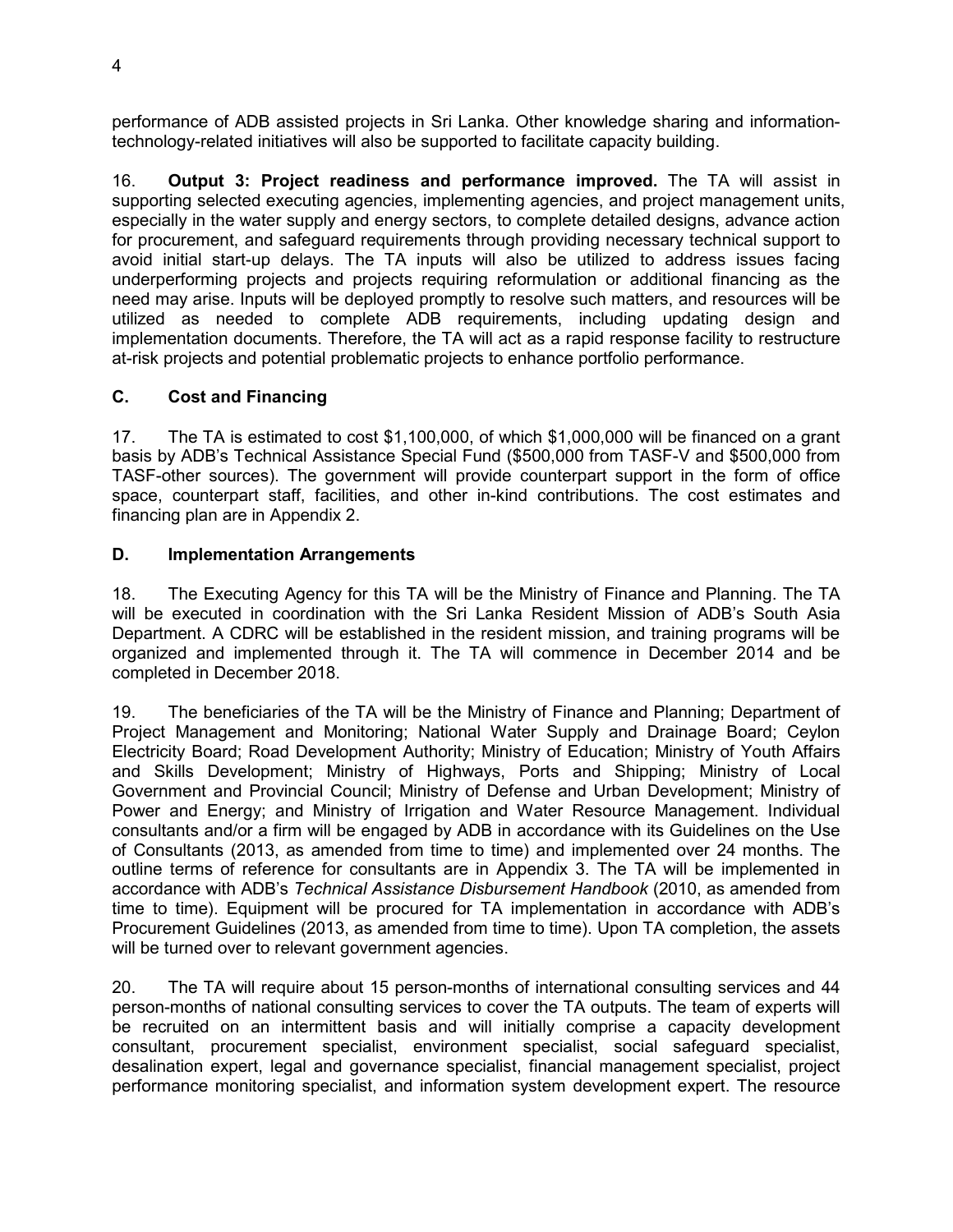persons and any additional experts required to undertake the capacity development activities will be identified following the detailed needs assessment.

21. A review of the TA will be undertaken after 6 months of implementation to assess the progress, fine-tune the outputs, and make necessary adjustments, if any, to the key activities and implementation arrangements. Impact assessments of the training programs conducted for individuals will be undertaken annually. Good practices and lessons will be disseminated through seminars in ADB, a national workshop, knowledge products, and outputs available on the ADB website, as applicable.

22. An annual capacity development report will be prepared to document the improvement in the portfolio, the training programs conducted, feedback from participants, best practices, and sector and thematic knowledge. The report will be published and disseminated to all stakeholders.

#### **IV. THE PRESIDENT'S DECISION**

23. The President, acting under the authority delegated by the Board, has approved the provision of technical assistance not exceeding the equivalent of \$1,000,000 on a grant basis to the Government of Sri Lanka for Improving Project Readiness and Portfolio Management, and hereby reports this action to the Board.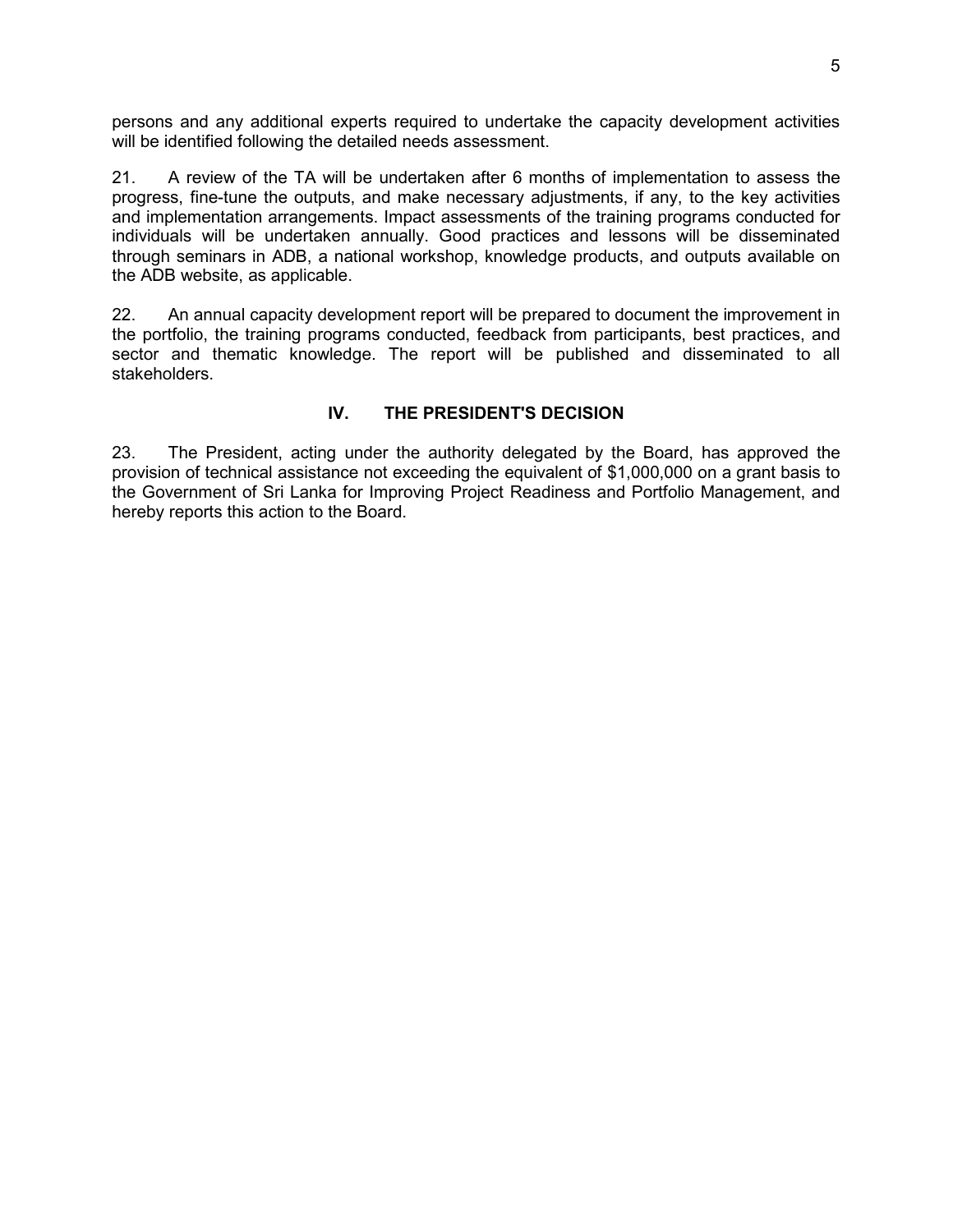# **DESIGN AND MONITORING FRAMEWORK**

|                                                                                                                                                                                                                                                                                                                                                                                                                                                                                                                                                                                                                                                                                                                                                    | <b>Performance Targets and</b><br><b>Indicators with Baselines</b>                                                                                                                                                                                                    | <b>Data Sources and</b><br><b>Reporting Mechanisms</b>                                         | <b>Assumptions and Risks</b>                                                                                                                                                                                                                                                                                              |
|----------------------------------------------------------------------------------------------------------------------------------------------------------------------------------------------------------------------------------------------------------------------------------------------------------------------------------------------------------------------------------------------------------------------------------------------------------------------------------------------------------------------------------------------------------------------------------------------------------------------------------------------------------------------------------------------------------------------------------------------------|-----------------------------------------------------------------------------------------------------------------------------------------------------------------------------------------------------------------------------------------------------------------------|------------------------------------------------------------------------------------------------|---------------------------------------------------------------------------------------------------------------------------------------------------------------------------------------------------------------------------------------------------------------------------------------------------------------------------|
| <b>Design Summary</b><br>Impact<br>Enhanced operational<br>effectiveness of ADB<br>projects in Sri Lanka                                                                                                                                                                                                                                                                                                                                                                                                                                                                                                                                                                                                                                           | By end of 2020:<br>At least 90% of ongoing<br>projects in Sri Lanka are on<br>track<br>(2013 baseline: 80%)                                                                                                                                                           | ADB eOperations data                                                                           | <b>Risk</b><br>Executing agencies do not<br>provide sufficient<br>resources for effective<br>monitoring and evaluation<br>processes                                                                                                                                                                                       |
| Outcome<br>Improved portfolio<br>performance of Sri<br>Lanka                                                                                                                                                                                                                                                                                                                                                                                                                                                                                                                                                                                                                                                                                       | By end of 2018:<br>Disbursement ratio increased<br>to 25% by 2017 (2013<br>baseline: 20%)<br>Contract awards ratio<br>increased to 25% by 2017<br>(2013 baseline: 20%)                                                                                                | ADB eOperations data<br>ADB operations dashboard<br>ADB annual portfolio<br>performance review | <b>Risk</b><br>Weak executing agency<br>commitment in achieving<br>portfolio results                                                                                                                                                                                                                                      |
| <b>Outputs:</b><br>1. Project<br>implementation and<br>management capacity<br>of executing agency and<br>implementing agency<br>staff strengthened                                                                                                                                                                                                                                                                                                                                                                                                                                                                                                                                                                                                 | By end of 2018 (for all<br>indicators):<br>At least 50 training programs<br>conducted<br>At least 300 government staff<br>trained on ADB procurement,<br>safeguards, financial<br>management, and<br>governance standards<br>Support for six TPRMs and<br>three CPRMs | For all indicators:<br>Consultants' progress and<br>final reports<br>TPRM and CPRM reports     | <b>Assumption</b><br>There will be no major<br>turnover of trained staff.                                                                                                                                                                                                                                                 |
| 2. Project and portfolio<br>monitoring capacity of<br>executing agency,<br>implementing agency,<br>and the MOFP<br>strengthened                                                                                                                                                                                                                                                                                                                                                                                                                                                                                                                                                                                                                    | By end of 2018 (for all<br>indicators):<br>At least 20 training programs<br>conducted<br>At least 200 government staff<br>trained on PPMS<br>Information technology tool<br>for project and portfolio<br>management is distributed                                    | Consultants' progress and<br>final reports                                                     | <b>Assumption</b><br>There will be no major<br>turnover of trained staff.                                                                                                                                                                                                                                                 |
| 3. Project readiness and<br>performance improved                                                                                                                                                                                                                                                                                                                                                                                                                                                                                                                                                                                                                                                                                                   | By end of 2018:<br>On the ongoing loan portfolio<br>the average time to award the<br>first contract from the loan<br>approval is less than 4<br>months<br>(2013 baseline: 9.3 months)                                                                                 | Operations Services and<br><b>Financial Management</b><br>Department data                      | <b>Assumption</b><br><b>Executing agencies</b><br>proactively support all<br>readiness requirements,<br>including safeguard<br>monitoring processes.                                                                                                                                                                      |
| <b>Activities with Milestones</b><br>Output 1: Project implementation and management capacity of executing agency<br>and implementing agency staff strengthened<br>1.1 Consultants are in place by Q1 2015<br>1.2 Undertake the capacity development needs assessment by Q1 2015<br>1.3 Finalize the training plan and training calendar by Q2 2015<br>1.4 Establish information technology platform for managing training programs by Q2<br>2015<br>1.5 Organize and implement the training development programs during Q2 2015-Q4<br>2017<br>1.6 Evaluate the impact of training programs in July 2016 and September 2018<br>1.7 Review and finalize consultant's report on best practices, for dissemination by July<br>2016 and September 2018 |                                                                                                                                                                                                                                                                       |                                                                                                | <b>Inputs</b><br>ADB \$1,000,000<br><b>Technical Assistance</b><br>Special Fund (\$0.5<br>million TASF-V and \$0.5<br>million TASF-other<br>sources)<br>Note: The government will<br>provide counterpart<br>support in the form of<br>office space, counterpart<br>staff, facilities, and other<br>in-kind contributions. |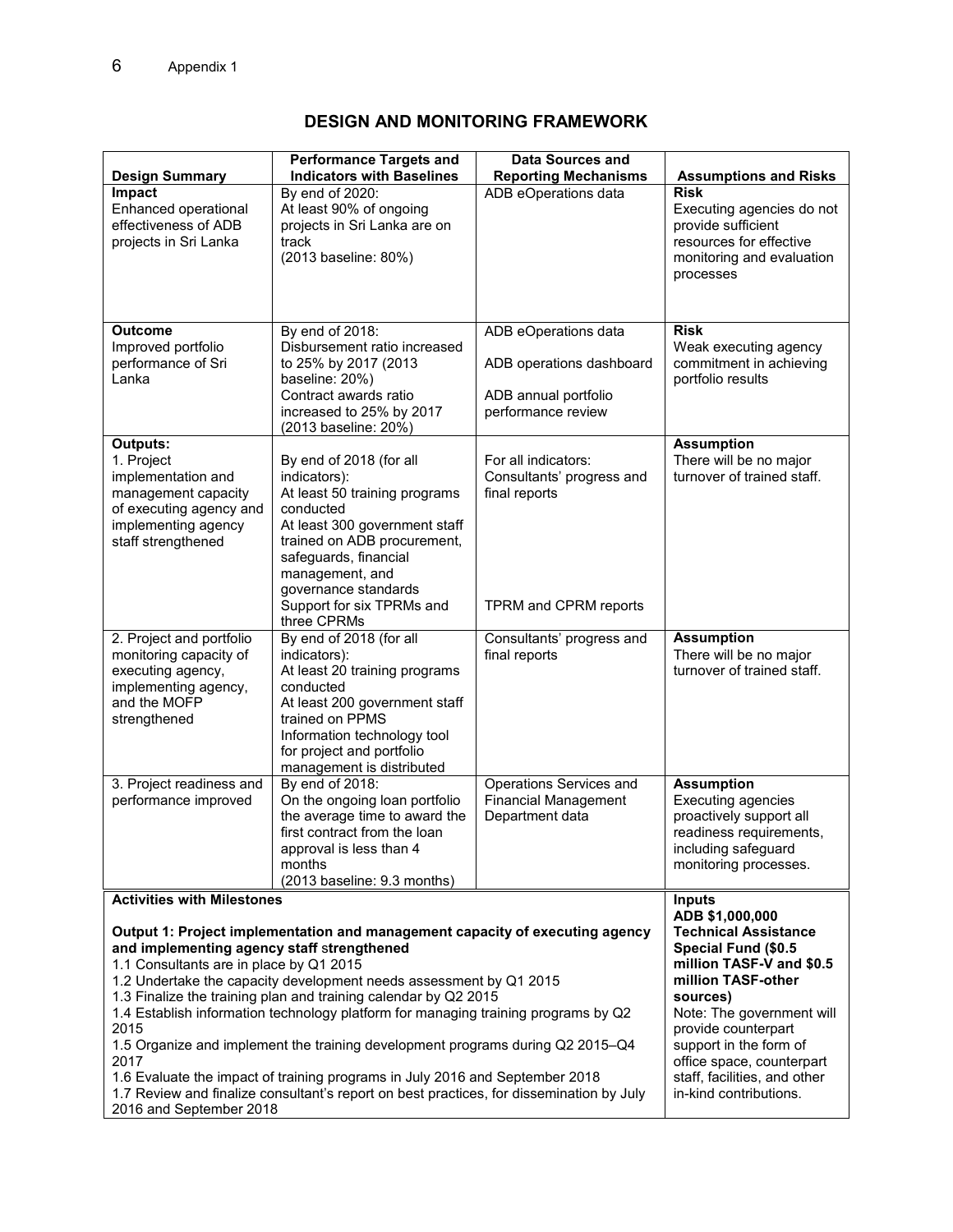| <b>Activities with Milestones</b>                                                                                                                                                                                                          | Inputs |
|--------------------------------------------------------------------------------------------------------------------------------------------------------------------------------------------------------------------------------------------|--------|
| Output 2: Project and portfolio monitoring capacity of executing agency,                                                                                                                                                                   |        |
| implementing agency, and the MOFP strengthened                                                                                                                                                                                             |        |
| 2.1 Consultants are in place by Q1 2015                                                                                                                                                                                                    |        |
| 2.2 Undertake the project and portfolio management needs assessment by Q1 2015                                                                                                                                                             |        |
| 2.3 Develop, review, and adopt tool for project and portfolio monitoring by December<br>2015                                                                                                                                               |        |
| 2.4 Establish information platform for portfolio management and project monitoring by<br>December 2015                                                                                                                                     |        |
| 2.5 Organize and implement training development programs during Q2 2015–Q4 2018                                                                                                                                                            |        |
| <b>Output 3: Project readiness and performance improved</b><br>3.1 Review readiness status of all ongoing projects initiated by 15 January 2015<br>3.2. Identify key projects for possible restructuring and/or reformulation by June 2015 |        |
|                                                                                                                                                                                                                                            |        |
| 3.3 Consultants are in place by Q1 2015                                                                                                                                                                                                    |        |
| 3.4 Implement assistance for restructuring programs commencing from March 2015                                                                                                                                                             |        |

ADB = Asian Development Bank, CPRM = country portfolio review mission, MOFP = Ministry of Finance and Planning, PPMS = project performance monitoring system, Q = quarter, TA = technical assistance, TPRM = tripartite portfolio review mission.

Source: Asian Development Bank.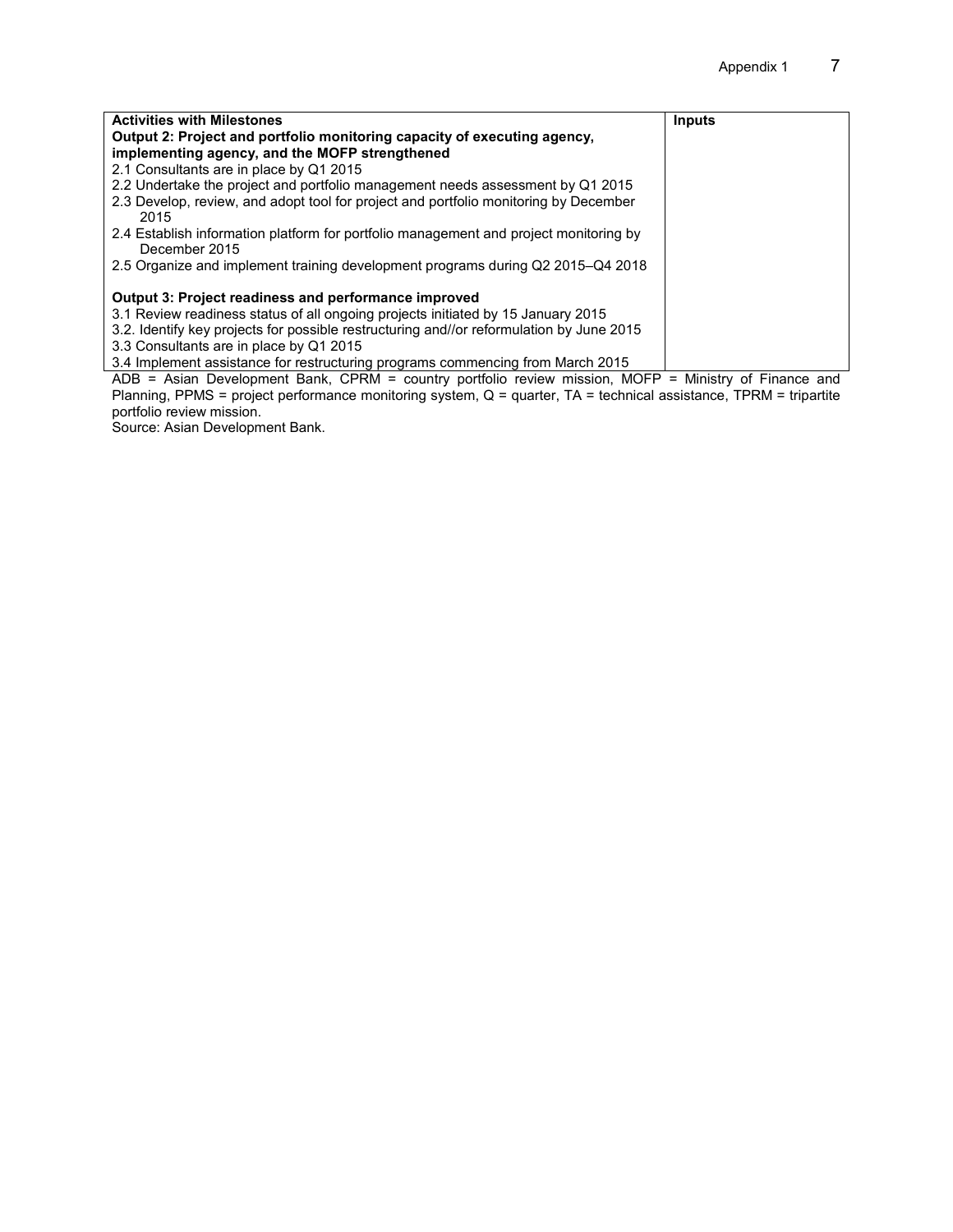#### **COST ESTIMATES AND FINANCING PLAN**

(\$'000)

| $\downarrow$ $\vee$ $\vee$ $\vee$ $\vee$<br><b>Item</b> | <b>Amount</b> |
|---------------------------------------------------------|---------------|
| Asian Development Bank <sup>a</sup>                     |               |
| 1. Consultants                                          |               |
| a. Remuneration and per diem                            |               |
| International consultants                               | 245.0         |
|                                                         |               |
| National consultants<br>İİ.                             | 130.0         |
| b. International and local travel                       | 40.0          |
| c. Reports and communications                           | 25.0          |
| 2. Equipment <sup>b</sup>                               | 30.0          |
| 3.<br>Training, seminars, and conferences               |               |
| a. Facilitators                                         | 20.0          |
| b. Training programs and workshops, and seminars        | 375.0         |
| Surveys <sup>c</sup><br>4.                              | 30.0          |
| 5.<br>Miscellaneous administration and support costs    | 20.0          |
| Contingencies<br>6.                                     | 85.0          |
| Total                                                   | 1,000.0       |

Note: The technical assistance (TA) is estimated to cost \$1,100,000, of which contributions from the Asian Development Bank are presented in the table above. The government will provide counterpart support in the form of office space, counterpart staff, facilities, and other in-kind contributions. The value of government contribution is estimated to account for 10% of the total TA cost.<br>a Einanced by the Asian Dovelopment Bank's

 Financed by the Asian Development Bank's Technical Assistance Special Fund (\$500,000 from TASF-V and \$500,000 from TASF-other sources).

b Includes computers, printers, and licensed software.

 $\cdot$  Includes needs assessment and impact assessment surveys.

Source: Asian Development Bank estimates.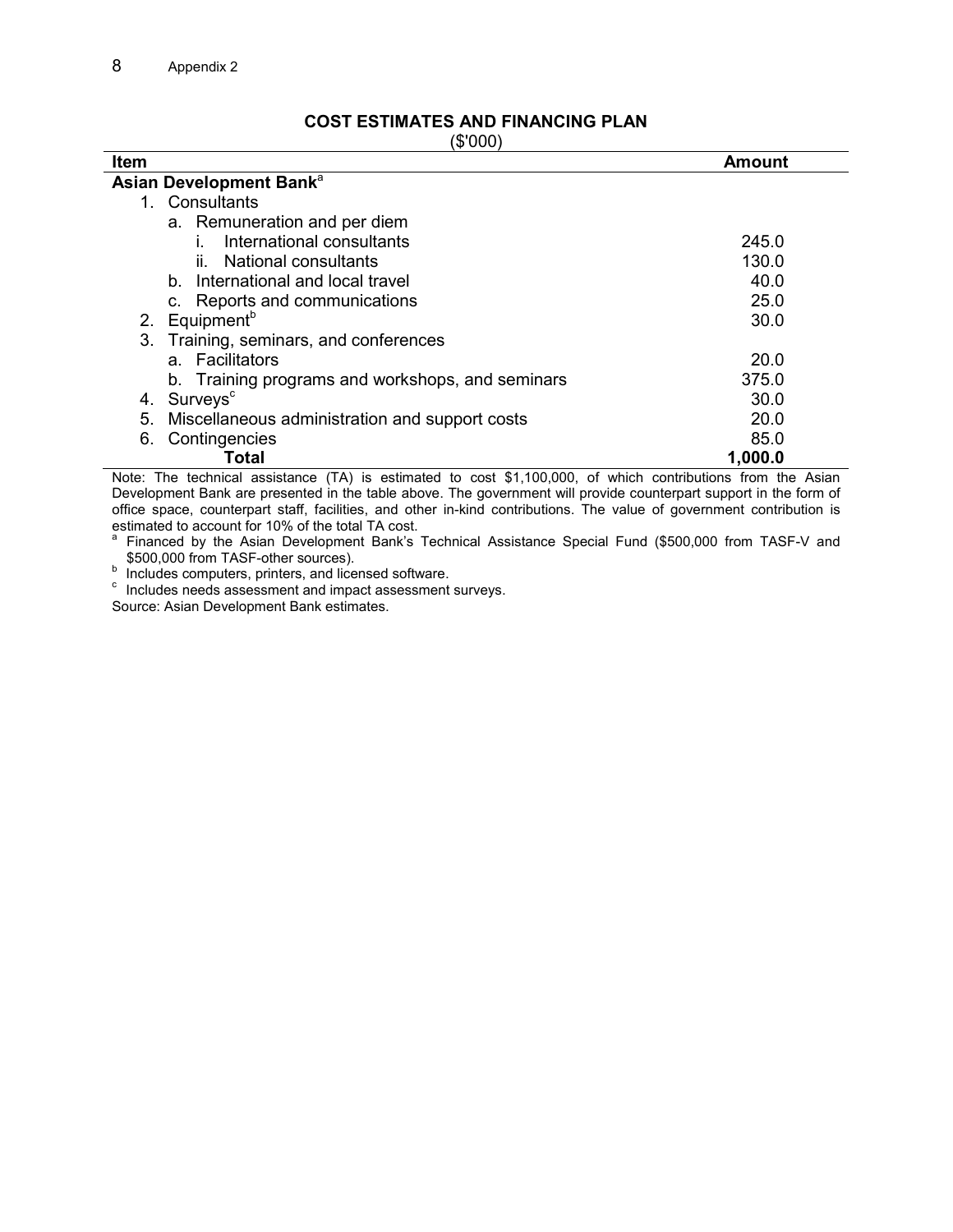#### **OUTLINE TERMS OF REFERENCE FOR CONSULTANTS**

1. All consultants will be recruited in accordance with the Asian Development Bank (ADB) Guidelines on the Use of Consultants (2013, as amended from time to time).

2. The technical assistance will require about 15 person-months of international consulting services and 44 person-months of national consulting services. The terms of reference and inputs will be further developed based on the requirements of the project processing and implementation.

#### **A. Capacity Development Consultant** (national, 14 person-months, intermittent)

3. The consultant should possess a master's degree in business, economics, public administration, engineering, or any other development-related field; a minimum of 8 years of professional experience in project management, which includes at least 5 years on capacity development; and broad experience in the management of people and systems in high-pressure environments. The consultant is expected to facilitate capacity development of implementing and executing agencies using the activities and milestones set out by ADB. The consultant will

- (i) undertake a needs assessment, including identifying trainers from among private and public sector institutions, individuals, and, where required, course providers;
- (ii) formulate a 3-year capacity development program and advice on structuring, delivery, and evaluation of training programs;
- (iii) coordinate, supervise, monitor, and manage all international and national consultants;
- (iv) develop proposals and options for effective structuring of capacity development programs and establishment of a capacity development resource center;
- (v) conduct and manage pilot training sessions on the use of tools, guidelines, and manuals; this should cover relevant agencies or knowledge areas;
- (vi) review and finalize the training manuals and other reports;
- (vii) submit a report at the end of each assignment and a final report after conclusion of the consultancy containing feedback from participants, findings, and suggestions for further improving the program;
- (viii) provide technical guidance and operational support to the relevant agencies to enhance performance and quality assurance, share knowledge, and build capacity;
- (ix) undertake an evaluation on the training provided for executing agency and implementing agency staff; and
- (x) assess and document the lesson learned and future follow-up actions for enhancing the impact of the capacity development program.

#### **B. Procurement Specialist** (national, 4 person-months, intermittent)

4. The specialist will be engaged to conduct capacity development programs on ADB's procurement and consultant selection procedures for government staff implementing ADBfunded projects in Sri Lanka. The consultant should have at least 10–15 years' experience in ADB procurement in both processing and project implementation stages and will

- (i) review procurement-related documents of selected projects which are particularly at risk in procurement;
- (ii) provide mentoring support to executing agencies to provide support during the bidding process;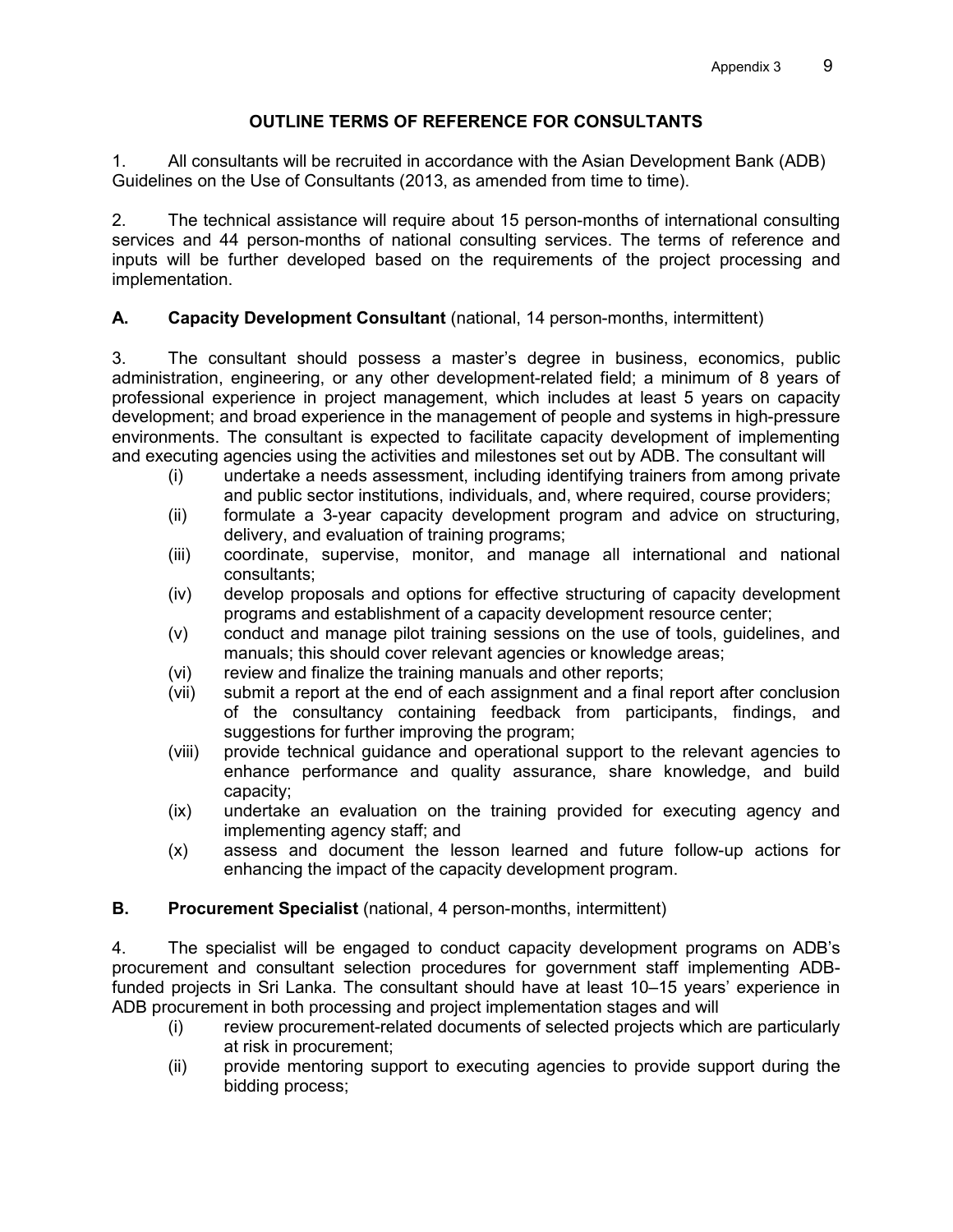- (iii) assist in preparation of bidding documents and bid evaluation reports, leading to timely awarding of contracts;
- (iv) conduct project management and procurement clinics and on-the-job training in response to demand, and document best practices in procurement;
- (v) assist in preparation of specific bidding documents for projects in the pipeline to improve project readiness; and
- (vi) provide help desk support focused on troubleshooting in areas such as procurement and contract management.

**C. Environment Specialists** (international and national, 4 person-months each, intermittent)

5. The specialists should have a postgraduate degree in natural, physical, and/or environmental sciences and should have at least 10–15 years' experience in preparing environmental impact assessments and initial environmental examinations in line with ADB's environmental safeguards policy. The specialists must have a working knowledge of national policy and legislation on the environment in order to provide a substantial equivalence analysis between sovereign laws and ADB's Safeguard Policy Statement (2009) and equip project staff accordingly. When necessary, the environment specialists will be engaged to

- (i) deliver capacity development programs on ADB environmental safeguards, including principles and requirements for environmental assessment and planning, and monitoring and reporting during project implementation in line with ADB's Safeguard Policy Statement;
- (ii) build the understanding within implementing and executing agencies of the specific environmental safeguards requirements for ADB-funded projects, including multitranche financing facilities, sector loans, financial intermediaries, and results-based loans;
- (iii) develop sector-specific training programs for line agencies, with case studies and lessons from implementation of past and ongoing projects;
- (iv) prepare a community participation framework from the perspective of environmental safeguard and in carrying out environmental due diligence related to safeguards; and
- (v) assist project management units to monitor the environmental management plans through field visits and in preparing semiannual monitoring reports.

#### **D. Social Safeguards Specialist** (national, 4 person-months, intermittent)

6. The specialist should possess a master's degree in sociology or relevant field together with a minimum of 8 years of experience in this field. The specialist must have a working knowledge of national policy and legislation on land acquisition, resettlement, and indigenous peoples in order to provide a substantial equivalence analysis between sovereign laws and ADB's Safeguard Policy Statement. The consultant will

- (i) conduct capacity development programs on ADB's social safeguards policy;
- (ii) assist implementing and executing agencies to prepare a community participation framework from the perspective of social safeguard, and in carrying out social-safeguard-related due diligence for project interventions as required under ADB's social safeguard requirements in the Safeguards Policy Statement; and
- (iii) assist project management units to monitor the resettlement monitoring framework through field visits.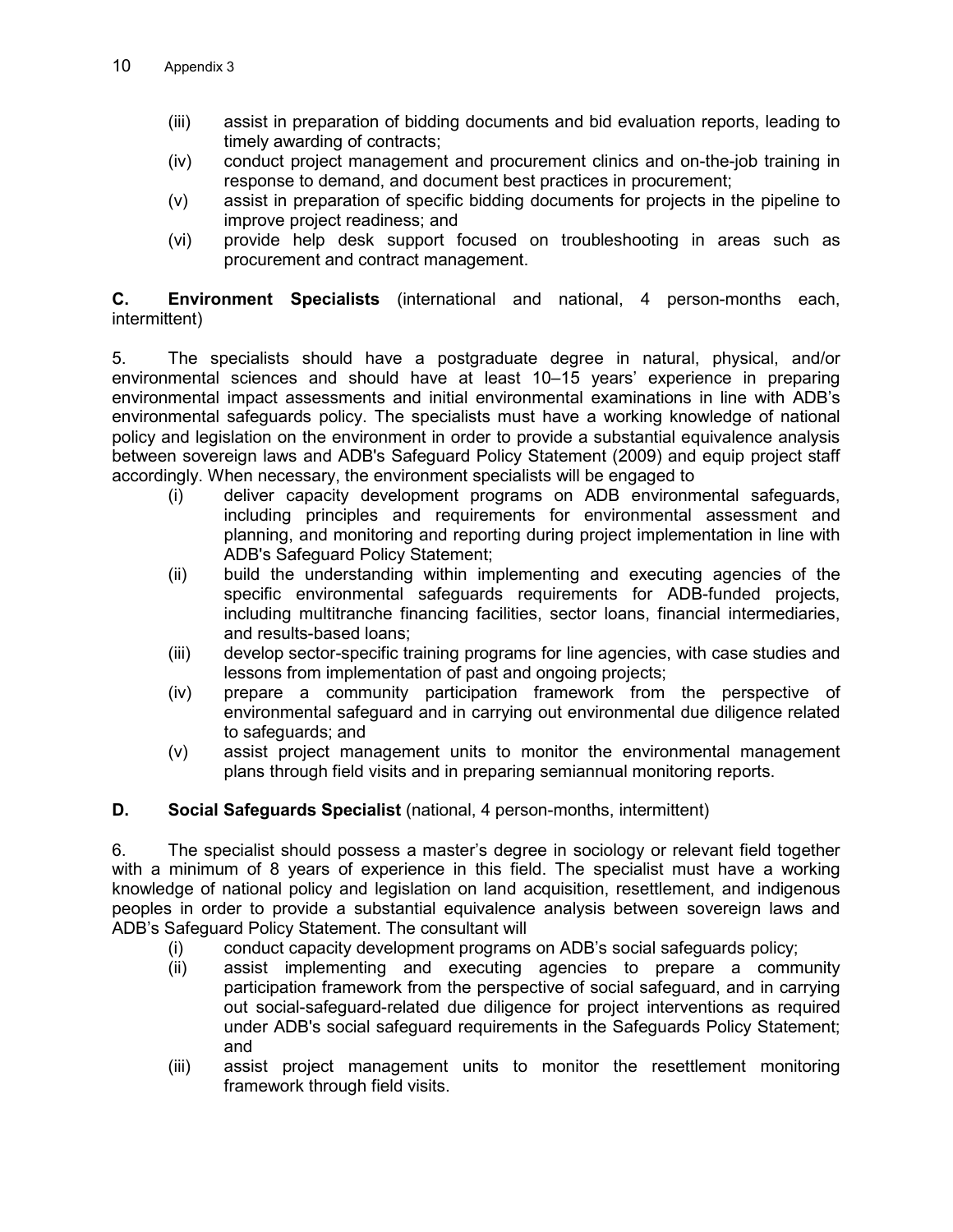#### **E. Desalination Expert** (international, 7 person-months, intermittent)

7. The expert will be recruited to restructure and improve the project readiness of the proposed additional financing loan for the Jaffna Kilionochchi Water Supply Project. The expert should have at least 10 years of experience in feasibility, construction, and operation of desalination plants, and a bachelor's degree and master's degree in engineering. The proposed scope of work includes assisting the National Water Supply and Drainage Board to

- (i) prepare prequalification documents for a desalination plant;
- (ii) review proposals for prequalification and short-listing of potential turnkey contractors;
- (iii) develop bidding documents for the turnkey contract;
- (iv) review proposals and selection of the turnkey contractor;
- (v) support with negotiations of contract for turnkey engineering, construction, and operation services; and
- (vi) assist in contract supervision.

#### **F. Legal and Governance Specialist** (international, 4 person-months, intermittent)

8. The specialist should have a minimum of 8 years' experience with ADB processes and Sri Lankan legal, institutional, and administrative frameworks, and exposure to legal and governance issues in development projects. The specialist will

- (i) assist ADB and the executing agency in providing legal and governance input in project design;
- (ii) conduct institutional and governance assessments of executing agencies within ADB's Second Governance and Anticorruption Action Plan;
- (iii) coordinate with the government in expediting the obtaining of legal opinions for financing agreements; and
- (iv) provide training and advice on legal and governance aspects relating to procurement, contract and project management, financial management, and anticorruption.

#### **G. Financial Management Specialist** (national, 4 person-months, intermittent)

9. The specialist is required to have financial assurance experience, which would include relevant prior ADB and/or other multilateral development bank experience. The specialist should have at least 5 years of relevant experience, and have a master's degree or equivalent in finance or a relevant professional qualification (e.g.,chartered accountant, certified public accountant, Chartered Institute of Management Accountants), and have a good understanding of public financial management and international best practices in accounting and auditing. The specialist will

- (i) undertake a capacity development program for executing and implementing agency staff on financial reporting, accountancy, and ADB disbursement guidelines;
- (ii) expedite the submission of withdrawal applications and provide guidance in preparing proper withdrawal applications, which will lead to a reduction of the number of return withdrawal applications from ADB; and
- (iii) undertake financial management assessment, project financial evaluation, and financial analysis in line with ADB's financial management guidelines to improve project readiness; this includes enhancing project financial reporting and auditing, and building Auditor General Department capacity in these areas.